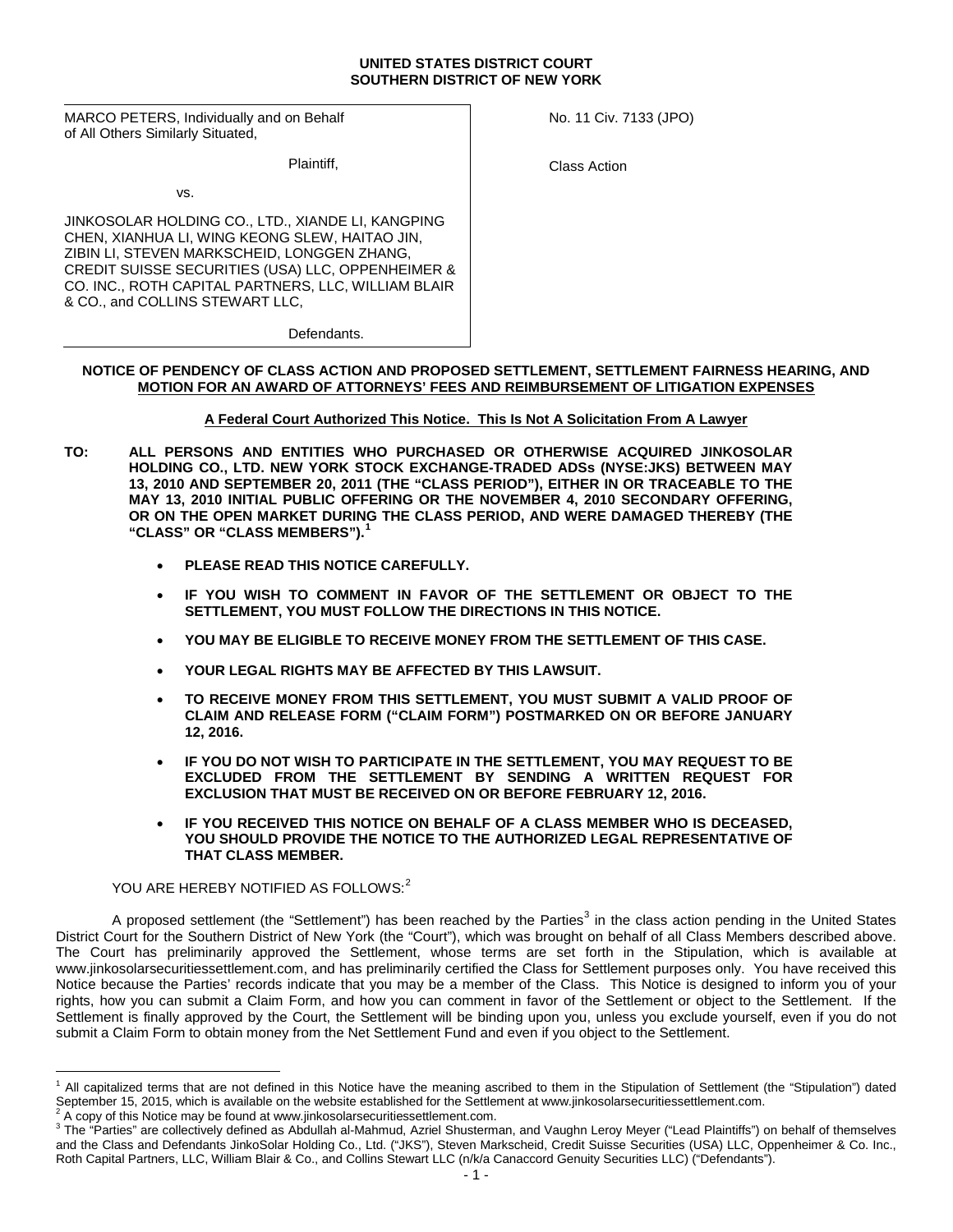There will be a hearing on the Settlement (the "Settlement Hearing") before the Honorable J. Paul Oetken, United States District Court Judge, at 10:00 AM, on March 11, 2016, in Courtroom 706 of the Thurgood Marshall United States Courthouse, 40 Foley Square, New York, New York 10007.

### **I. BACKGROUND OF THE CASE**

 $\overline{a}$ 

On October 11, 2011, a securities class action complaint was filed in this Court by Marco Peters against Defendants JinkoSolar Holding Co., Ltd., Xiande Li, Kangping Chen, Xianhua Li, Wing Keong Siew, Haitao Jin, Zibin Li, Steven Markscheid, Loggen Zhang, Credit Suisse Securities (USA) LLC, Oppenheimer & Co., Inc., Roth Capital Partners, LLC, and Collins Stewart LLC, alleging both violations of Sections 11, 12(a)(2), and 15 of the Securities Act of 1933 and violations of Sections 10(b) and 20(a) of the Securities Exchange Act of 1934 and Rule 10b-5 promulgated under Section 10(b) (hereinafter the "Action") (Dkt. No. 1).

On March 19, 2012, after considering the adequacy of plaintiffs to represent the putative Class, the Court issued an Order that appointed Lead Plaintiffs in the Action. Lead Plaintiffs' counsel, Bernstein Liebhard LLP and Zamansky LLC were appointed Co-Lead Counsel for the proposed Class (Dkt. No. 52).

Lead Plaintiffs conducted further investigation of allegations of the initial complaint in both the People's Republic of China and the United States. On June 1, 2012, Lead Plaintiffs utilized the information learned from their investigation and filed an Amended Class Action Complaint in the Action (the "Complaint," Dkt. No. 57). There, Lead Plaintiffs alleged Defendants made material misstatements based, in part, on translated documents purportedly filed by JKS with authorities in the People's Republic of China. The Complaint alleges, among other things, that JKS's public offering materials contained materially misleading statements regarding compliance with environmental regulations in violation of Sections 11, 12(a)(2), and 15 of the Securities Act of 1933. The Complaint further alleged that Lead Plaintiffs and other Class Members purchased JKS's American Depositary Shares ("ADS") listed on the New York Stock Exchange (Ticker: JKS) at prices artificially inflated by Defendants' materially misleading statements in violation of Sections 10(b) and 20(a) of the Securities Exchange Act of 1934, and Rule 10b-5 promulgated under Section 10(b), and were damaged thereby.

On August 1, 2012, Defendants filed three separate motions to dismiss the Complaint (Dkt. Nos. 62, 65, and 67), which were each opposed by Lead Plaintiffs. The motions were fully briefed by November 8, 2012. On January 22, 2013, the Court dismissed all claims alleged in the Complaint for failure to state a claim (Dkt. No. 75). The Court found that the Complaint failed to allege there were materially false and misleading statements for which plaintiffs could pursue a claim against Defendants.

On February 19, 2013, Lead Plaintiffs appealed this ruling. Lead Plaintiffs submitted appellate briefs to the Second Circuit Court of Appeals seeking to revive the claims alleged on behalf of Lead Plaintiffs and the Class. Following the completion of appellate briefing and oral argument, on July 31, 2014, the Second Circuit Court of Appeals vacated the dismissal and remanded the Action to the District Court for further adjudication (Dkt. Nos. 82, 83).

On September 30, 2014, Defendants filed three new motions to dismiss the Complaint (Dkt. Nos. 86, 89, and 91), which Lead Plaintiffs opposed. The motions were fully briefed by December 8, 2014 (Dkt. No. 96). While these new motions to dismiss were pending before the Court, Lead Plaintiffs and JKS engaged in settlement discussions. The parties ultimately reached an agreement-inprinciple to settle the Action for \$5,050,000 for the benefit of the Class.

On September 15, 2015, the Parties entered into the Stipulation memorializing their agreement to settle the Action.

Defendants have denied the claims asserted against them in the Action and deny having engaged in any wrongdoing or violation of law of any kind whatsoever. Defendants have agreed to the Settlement solely to eliminate the burden and expense of continued litigation. Accordingly, the Settlement may not be construed as an admission of any wrongdoing by any of the Defendants. The Court has not ruled on the merits of whether the Defendants violated the securities laws, or any other laws or rules.

Lead Plaintiffs and Defendants, and their counsel, have concluded that the Settlement is advantageous, considering the risks and uncertainties to each side of continued litigation. The Parties and their counsel have determined that the Settlement is fair, reasonable, and adequate and is in the best interests of the Class Members.

The Settlement creates a Gross Settlement Fund in the amount of \$5,050,000 in cash. Your recovery from the Gross Settlement Fund will depend on a number of variables, including the number of JKS ADS that you purchased during the Class Period, and the timing of your purchases and sales of any such ADS. Lead Plaintiffs' damages expert estimates that if all eligible Claimants submit a valid Claim Form, the average distribution per damaged share<sup>[4](#page-1-0)</sup> will be approximately \$0.47 per ADS before deduction of Court-approved fees and expenses. Class Members should note, however, that this is only an estimate based on the overall number of potentially affected shares.

Lead Plaintiffs and Defendants do not agree on the average amount of damages per ADS that would be recoverable if Lead Plaintiffs were to have prevailed in the Action. The issues on which the Parties disagree include: (1) the amount by which JKS ADS were allegedly artificially inflated (if at all) during the Class Period; (2) the effect of various market forces on the price of JKS ADS at various times during the Class Period; (3) the extent to which external factors, such as general market and industry conditions, influenced the price of JKS ADS at various times during the Class Period; (4) the extent to which the various public statements that Lead Plaintiffs alleged were materially misleading influenced (if at all) the price of JKS ADS at various times during the Class Period; (5) the extent to which the various allegedly adverse material facts that Lead Plaintiffs alleged were omitted influenced (if at all) the price of

<span id="page-1-0"></span><sup>&</sup>lt;sup>4</sup> An allegedly damaged share might have been traded more than once during the Class Period, and the indicated average recovery would be the total for all purchasers of that share.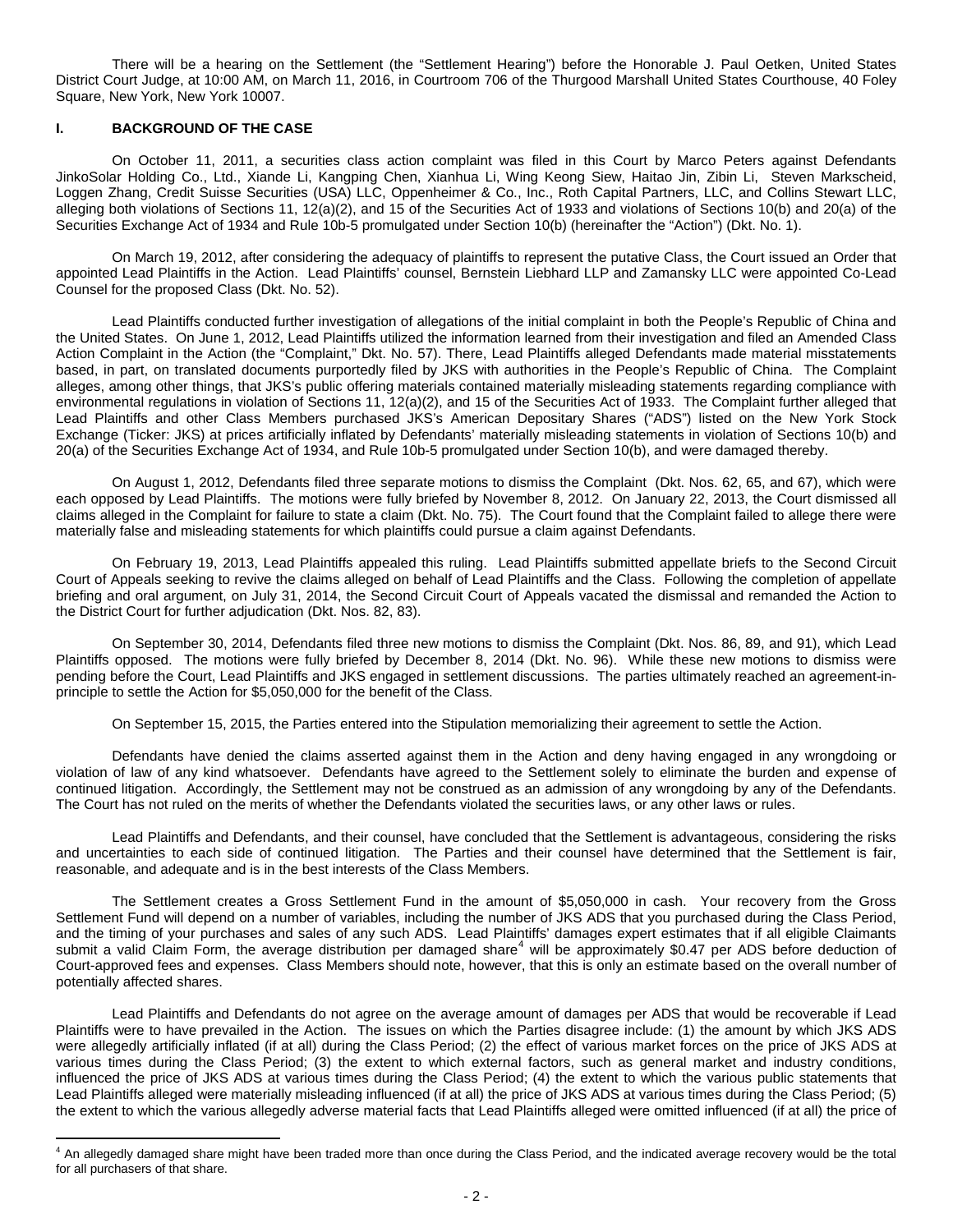JKS ADS at various times during the Class Period; (6) whether the statements made or facts allegedly omitted were material, false, misleading, or otherwise actionable under the federal securities laws; and (7) whether the market for JKS ADS was efficient.

Co-Lead Counsel, who has been prosecuting this Action on a wholly-contingent basis since its inception, has not received any payment of attorneys' fees for their representation of the Class and has advanced the funds to pay expenses necessarily incurred to prosecute the Action. Co-Lead Counsel will apply to the Court for an award of attorneys' fees for all plaintiffs' counsel in the amount of 30% of the Gross Settlement Fund. In addition, Co-Lead Counsel will apply for reimbursement of reasonable litigation expenses (exclusive of administration costs) paid or incurred in connection with the prosecution and resolution of the claims against the Defendants, in an amount not to exceed \$90,000. Any fees and expenses awarded by the Court will be paid from the Gross Settlement Fund. Class Members are not personally liable for any such fees or expenses. If the Settlement is approved, and Co-Lead Counsel's fee and expense application is granted in its entirety, the average cost per ADS of these fees and expenses combined will be approximately \$0.15 per ADS.

Lead Plaintiffs and the Class are represented by Co-Lead Counsel Bernstein Liebhard LLP and Zamansky LLC. Any questions regarding the Action or the Settlement should be directed to Michael S. Bigin at Bernstein Liebhard LLP, 10 East 40th Street, New York, NY 10016, (212) 779-1414, JKS@bernlieb.com or Jacob H. Zamansky or Samuel E. Bonderhoff at Zamansky LLC, 50<br>Broadway, 32<sup>nd</sup> Floor, New York, NY 10004, (212) 742-1414.

| YOUR LEGAL RIGHTS AND OPTIONS IN THE SETTLEMENT:                                                                                     |                                                                                                                                                                                                                                                                                                                                                                                                                                                              |  |  |  |
|--------------------------------------------------------------------------------------------------------------------------------------|--------------------------------------------------------------------------------------------------------------------------------------------------------------------------------------------------------------------------------------------------------------------------------------------------------------------------------------------------------------------------------------------------------------------------------------------------------------|--|--|--|
| Submit A Claim Form Postmarked<br>By January 12, 2016.                                                                               | This is the only way to be eligible to get a payment in connection with the Settlement.                                                                                                                                                                                                                                                                                                                                                                      |  |  |  |
| <b>Exclude Yourself From The</b><br>Settlement Class By Submitting A<br>Written Request Received No<br>Later Than February 12, 2016. | If you exclude yourself from the Class, you will not be eligible to get any payment from the Net<br>Settlement Fund. This is the only option that allows you to be part of any other lawsuit against any<br>of the Defendants or the other Released Parties concerning the Released Claims (defined below).                                                                                                                                                  |  |  |  |
| Object To The Settlement By<br>Submitting A Written Objection So<br>It Is Received No Later Than<br>February 12, 2016.               | If you do not like the proposed Settlement, the proposed Plan of Allocation, or the Fee and<br>Expense Application, you may write to the Court and explain why you do not like them. You<br>cannot object to the Settlement, the Plan of Allocation, or the Fee and Expense Application unless<br>you are a Class Member and do not exclude yourself.                                                                                                        |  |  |  |
| Go To The Settlement Hearing On<br>March 11, 2016 And File A Notice<br>Of Intention To Appear No Later<br>Than February 12, 2016.    | Filing a written objection and notice of intention to appear allows you to speak in Court about the<br>fairness of the Settlement, the Plan of Allocation, and/or the Fee and Expense Application. If you<br>submit a written objection, you may (but do not have to) attend the hearing and speak to the Court<br>about your objection.                                                                                                                     |  |  |  |
| Do Nothing                                                                                                                           | If you are a member of the Class and you do not submit a Claim Form by January 12, 2016, you<br>will not be eligible to receive any payment from the Net Settlement Fund. You will, however,<br>remain a member of the Class, which means that you give up your right to sue about the claims<br>that are resolved by the Settlement and you will be bound by any Judgments or Orders entered by<br>the Court pertaining to the class actions in the Action. |  |  |  |

#### **II. TERMS OF THE SETTLEMENT**

The Stipulation setting forth the terms of the Settlement provides for the following:

### **A. Why Did I Get This Notice?**

 This Notice is being sent to you pursuant to an order of the Court because you, someone in your family, or an investment account for which you serve as a custodian may have purchased JKS ADS during the Class Period. The Court has directed us to send you this Notice because, as a potential Class Member, you have a right to know about your options before the Court rules on the proposed Settlement. Additionally, you have the right to understand how a class action lawsuit may generally affect your legal rights. If the Court approves the Settlement and the Plan of Allocation (or some other plan of allocation), the Claims Administrator selected by Lead Plaintiffs and approved by the Court will make payments pursuant to the Settlement and the Court-approved Plan of Allocation after any objections and appeals are resolved. This Notice is also being sent to inform you of a hearing to be held by the Court to consider the fairness, reasonableness, and adequacy of the Settlement, the proposed Plan of Allocation, and the Fee and Expense Application.

In a class action lawsuit, a court selects one or more people, known as class representatives, to sue on behalf of all people with similar claims, commonly known as the class or the class members. A class action is a type of lawsuit in which the claims of a number of individuals are resolved together, thus providing the class members with both consistency and efficiency. Once a class is certified, the presiding court must resolve all issues on behalf of the class members, except for any persons or entities who choose to exclude themselves from the class. In the Action, the Court appointed Abdullah al-Mahmud, Azriel Shusterman, and Vaughn Leroy Mever to serve as "Lead Plaintiffs"<sup>[5](#page-2-0)</sup> under a federal law governing securities lawsuits, and approved Lead Plaintiffs' selection of the law firm Bernstein Liebhard LLP and Zamansky LLC to serve as "Co-Lead Counsel." The Court has preliminarily certified the Action to proceed as a class action for settlement purposes only and preliminarily certified the Lead Plaintiffs as representatives for the Class.

<span id="page-2-0"></span><sup>&</sup>lt;sup>5</sup> Plaintiff Richard Matkevich was also appointed as a Lead Plaintiff, but he predeceased the Settlement.  $\overline{a}$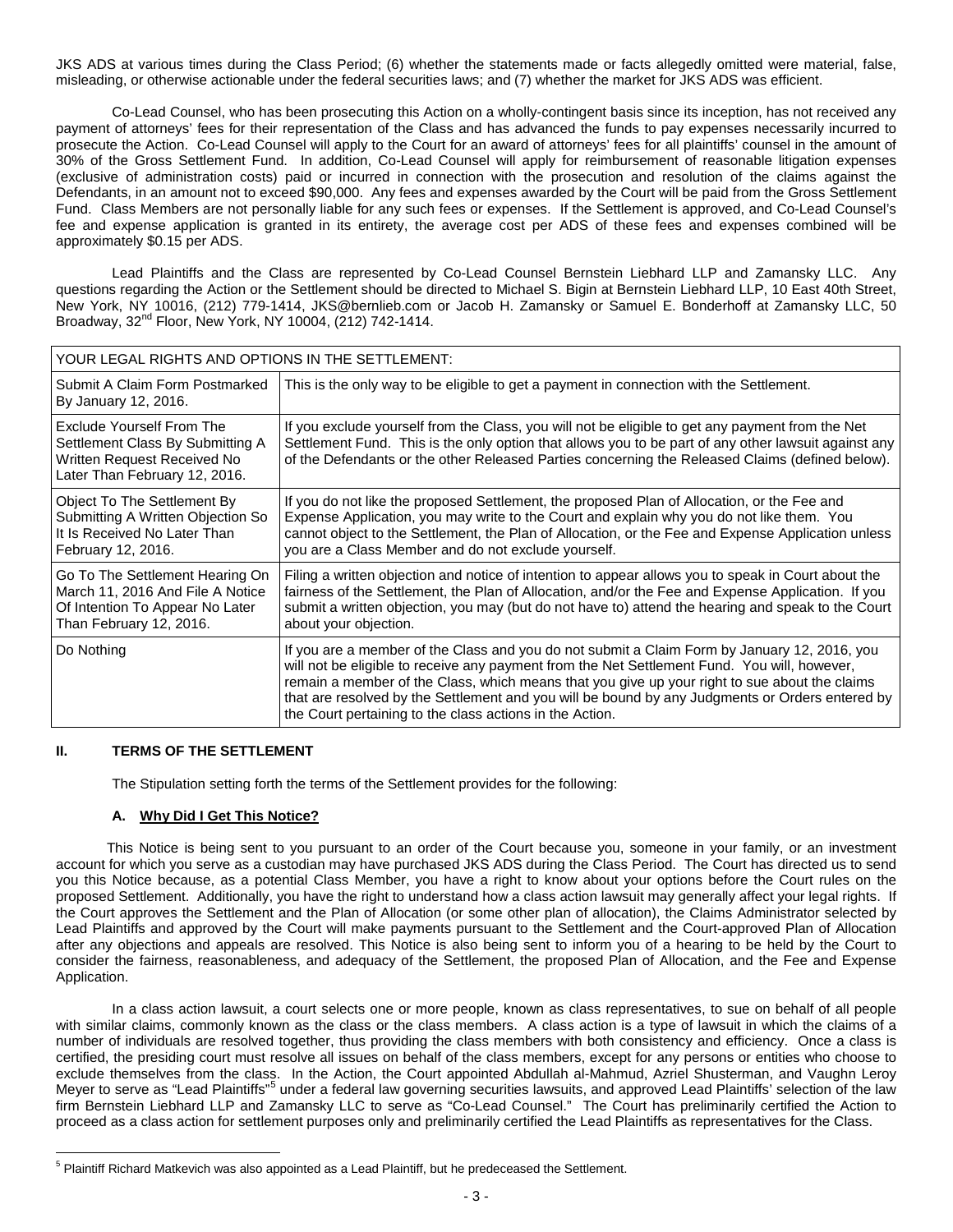This Notice does not express any opinion by the Court concerning the merits of any claim in the Action, and the Court still has to decide whether to approve the Settlement. If the Court approves the Settlement and the Plan of Allocation, payments to Authorized Claimants will be made after any appeals are resolved, and after the completion of all claims processing.

# **B. What Does The Settlement Provide?**

\$5,050,000 in cash for the benefit of the Class (the "Gross Settlement Fund").

### **C. Am I Included In The Settlement?**

You are included in the Settlement if you purchased JKS ADS during the Class Period and were purportedly damaged thereby.

Excluded from the Class are the following: JKS, and its officers, directors, employees, affiliates, legal representatives, predecessors, successors and assigns, and any entity in which any of them have a controlling interest or are a parent, and Defendants and their immediate family members, employees, legal representatives, affiliates, heirs, predecessors, successors, and assigns and any entity in which any of them has a controlling interest. Also excluded from the Class are any putative Class Members who exclude themselves by timely filing a request for exclusion in accordance with the requirements set forth in the Notice.

**PLEASE NOTE: RECEIPT OF THIS NOTICE DOES NOT MEAN THAT YOU ARE A CLASS MEMBER OR THAT YOU WILL BE ENTITLED TO RECEIVE PROCEEDS FROM THE SETTLEMENT. IF YOU ARE A CLASS MEMBER AND YOU WISH TO BE ELIGIBLE TO PARTICIPATE IN THE DISTRIBUTION OF PROCEEDS FROM THE SETTLEMENT, YOU ARE REQUIRED TO SUBMIT THE CLAIM FORM THAT IS BEING DISTRIBUTED WITH THIS NOTICE AND THE REQUIRED SUPPORTING DOCUMENTATION AS SET FORTH THEREIN POSTMARKED NO LATER THAN JANUARY 12, 2016.**

#### **D. What Might Happen If There Is No Settlement?**

If there is no Settlement, and Lead Plaintiffs fail to establish any essential legal or factual element of its claims against the Defendants, neither it nor any Class Member would recover anything from the Defendants. If the Defendants succeed in proving any of their defenses, the Class could recover substantially less than the amounts provided in the Settlement, or nothing at all. Additionally, there are limits on the insurance coverage available for the Defendants, and such coverage is a wasting asset. The ongoing prosecution of the Action against the Defendants depletes the amount of available funds to settle claims such as this one. Thus, even if Lead Plaintiffs would prevail at trial and on any appeal that would have followed, by the time Lead Plaintiffs could seek to enforce the judgment, the insurance coverage could be materially depleted.

### **E. What Is The Legal Effect Of The Settlement On My Rights?**

If you are a member of the Class, the Settlement will affect you. If the Court grants final approval of the Settlement, the Action will be dismissed with prejudice and all Class Members will fully release and discharge the Defendants from all claims for relief arising out of or based on Lead Plaintiffs' allegations. When a Person "releases" claims, that means that Person cannot sue the Defendants for any of the claims covered by the release. If you are a Class Member and you submit a valid and timely Claim Form, you will receive a payment based upon the distribution formula described below.

#### **F. What Will I Receive From The Settlement?**

At this time, it is not possible to make any determination as to how much a Class Member may receive from the Settlement.

Pursuant to the Settlement, the Defendants have agreed to pay \$5,050,000 in cash. If the Settlement is approved by the Court, the Net Settlement Fund (*i.e.*, the Gross Settlement Fund less (a) all federal, state, and local taxes on any income earned by the Gross Settlement Fund and the reasonable costs incurred in connection with determining the amount of and paying taxes owed by the Gross Settlement Fund (including reasonable expenses of tax attorneys and accountants); (b) the costs and expenses incurred in connection with providing Notice to Class Members and administering the Settlement on behalf of Class Members; (c) any attorneys' fees, expenses awarded by the Court; and (d) the escrow costs of maintaining the Gross Settlement Fund; will be distributed to Class Members as set forth in the proposed Plan of Allocation, or such other plan as the Court may approve.

After approval of the Settlement by the Court, and upon satisfaction of the other conditions to the Settlement, the Net Settlement Fund will be distributed to Authorized Claimants in accordance with the Plan of Allocation approved by the Court. The Net Settlement Fund will not be distributed until the Court has approved a plan of allocation, and the time for any petition for rehearing, appeal, or review, whether by certiorari or otherwise, has expired.

Neither the Defendants nor any other person that paid any portion of the Gross Settlement Amount is entitled to get back any portion of the Net Settlement Fund once the Court's Order and Final Judgment approving the Settlement becomes final. The Defendants will not have any liability, obligation, or responsibility for the administration of the Settlement or disbursement of the Net Settlement Fund or the Plan of Allocation.

Approval of the Settlement is independent from approval of the Plan of Allocation. Any determination with respect to the Plan of Allocation will not affect the Settlement, if approved.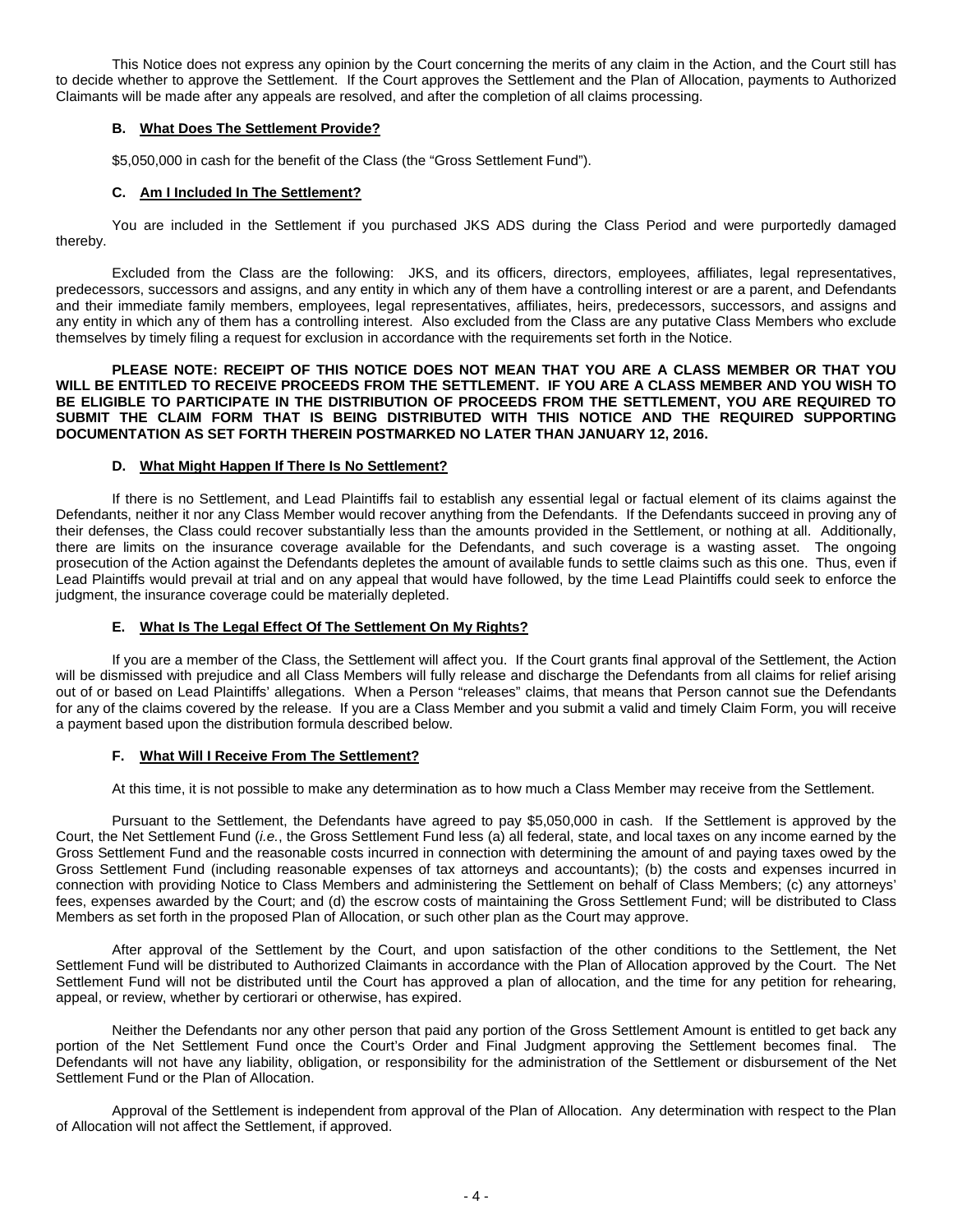Each Person wishing to participate in the distribution must timely submit a valid Claim Form establishing membership in the Class, and including all required documentation, postmarked on or before January 12, 2016, to the address set forth in the Claim Form that accompanies this Notice.

Unless the Court otherwise orders, any Class Member who fails to submit a Claim Form postmarked on or before January 12, 2016, shall be fully and forever barred from receiving payments pursuant to the Settlement, but will in all other respects remain a Class Member and be subject to the provisions of the Stipulation and Settlement that is approved, including the terms of any judgment entered and releases given.

The Court has reserved jurisdiction to allow, disallow, or adjust the Claim of any Class Member on equitable grounds.

Each Claimant shall be deemed to have submitted to the jurisdiction of the Court with respect to his, her, or its Claim Form. Upon request of the Claims Administrator, each Person that submits a Claim Form shall subject his, her, or its Claim to investigation as to his, her, or its status as a Claimant and the allowable amount of his, her, or its Claim.

Persons that are excluded from the Class by definition or that exclude themselves from the Class will not be eligible to receive a distribution from the Net Settlement Fund and should not submit a Claim Form.

### **G. Proposed Plan Of Allocation**

As discussed in this Notice, Lead Plaintiffs have recovered \$5,050,000 in cash for the benefit of the Class (the "Settlement Amount"). The "Net Settlement Fund" is the Settlement Amount, after deduction of Court-approved attorneys' fees and expenses, notice and administration expenses, and taxes and tax expenses. The Net Settlement Fund will be distributed to Class Members who are entitled to share in the distribution, who submit timely and valid Proofs of Claim ("Authorized Claimants"), and whose payment from the Net Settlement Fund would equal or exceed ten dollars (\$10.00).

The purpose of this Plan of Allocation of the Net Settlement Fund ("Plan of Allocation" or "Plan") is to establish a reasonable and equitable method of distributing the Net Settlement Fund among Authorized Claimants. For purposes of determining the amount an Authorized Claimant may recover under this Plan, Co-Lead Counsel have consulted with their damages consultants and others. This Plan is intended to be generally consistent with an assessment of, among other things, the damages that Lead Plaintiffs and Co-Lead Counsel believe could have been recovered had they prevailed at trial. The Plan is not intended to and does not exactly replicate such assessment of damages. Certain Class Members who may not have had recoverable damages at trial may be eligible to receive a distribution under this Plan.

Because the Net Settlement Fund is less than the total losses suffered by Class Members, the formulas described below for calculating Recognized Loss are not intended to estimate the amount that will actually be paid to Authorized Claimants. Rather, these formulas provide the basis on which the Net Settlement Fund will be distributed among Authorized Claimants.

# **CALCULATION OF RECOGNIZED LOSS**

### **Computation of Inflation Loss**

For JKS ADS purchased during the Class Period:

- a. *sold between May 13, 2010 and September 20, 2011,* an Authorized Claimant's Inflation Loss shall be the number of JKS ADS purchased multiplied by the lesser of (but not less than zero): (i) the amount paid per share for the security minus the amount received per share upon sale of the security; or (ii) the Inflation Loss per Share at purchase as shown in Table A below minus the Inflation Loss per Share at sale as shown in Table A below;
- b. *if held as of the close of trading on September 20, 2011*, an Authorized Claimant's Inflation Loss shall be the number of JKS ADS purchased multiplied by the lesser of (but not less than zero): (i) the amount paid per share for the security minus the Holding Value per Share on the date of sale (or December 19, 2011 if still held as of December 19, 2011) as shown in Table B below; or (ii) the Inflation Loss per Share at purchase as shown in Table A below.

### **Table A –Inflation Loss per Share**

| <b>Period Start</b> | <b>Period End</b>  | <b>Inflation Loss</b> |
|---------------------|--------------------|-----------------------|
| May 13, 2010        | September 16, 2011 | \$2.01                |
| September 19, 2011  | September 19, 2011 | \$0.07                |
| September 20, 2011  | September 20, 2011 | \$0.01                |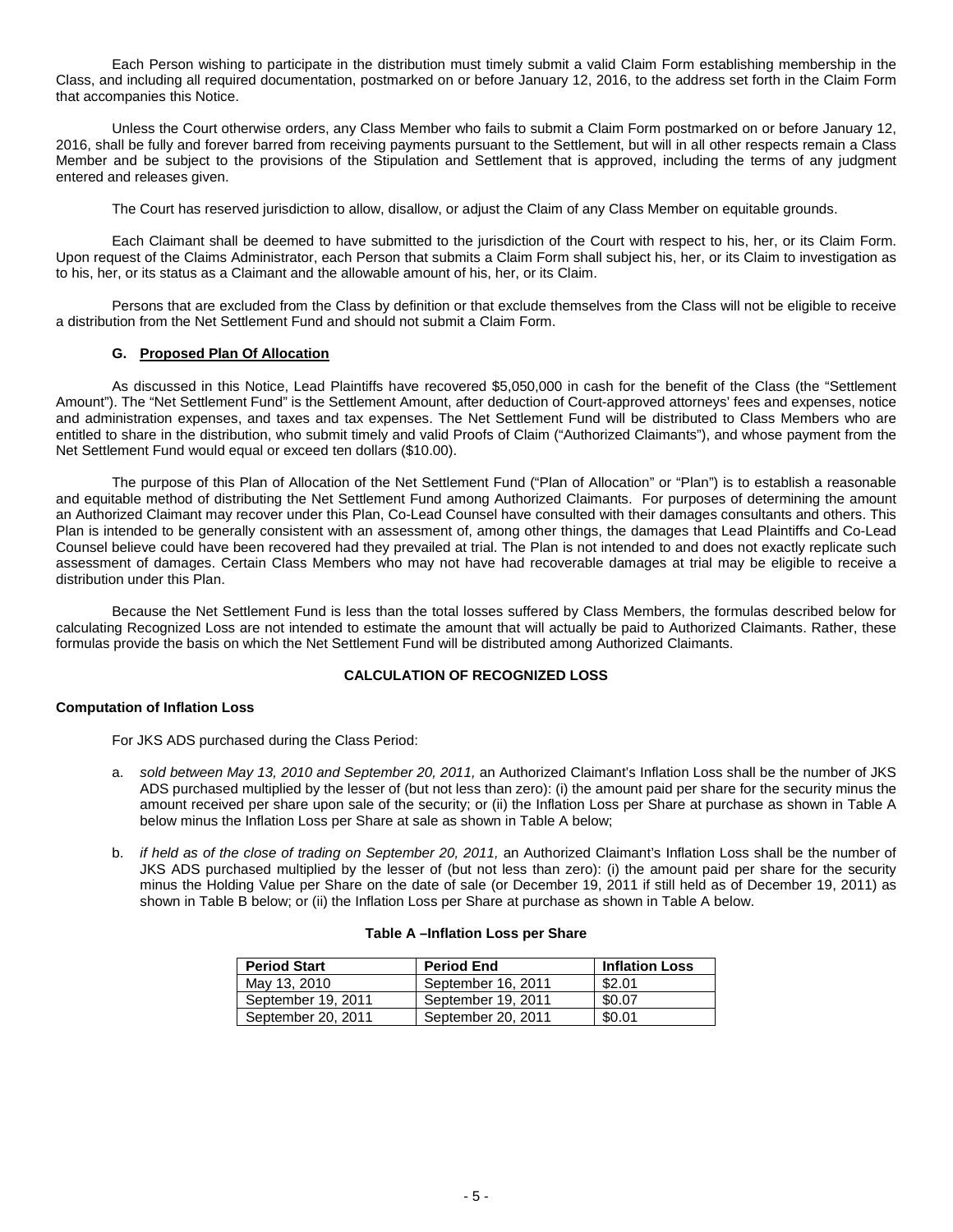|             | Holding |             | Holding      |             | Holding      |
|-------------|---------|-------------|--------------|-------------|--------------|
| <b>Date</b> | Value   | <b>Date</b> | <b>Value</b> | <b>Date</b> | <b>Value</b> |
| 9/21/2011   | \$5.76  | 10/21/2011  | \$6.77       | 11/22/2011  | \$7.27       |
| 9/22/2011   | \$5.93  | 10/24/2011  | \$6.85       | 11/23/2011  | \$7.24       |
| 9/23/2011   | \$5.97  | 10/25/2011  | \$6.90       | 11/25/2011  | \$7.20       |
| 9/26/2011   | \$5.96  | 10/26/2011  | \$6.95       | 11/28/2011  | \$7.16       |
| 9/27/2011   | \$5.94  | 10/27/2011  | \$7.03       | 11/29/2011  | \$7.12       |
| 9/28/2011   | \$5.80  | 10/28/2011  | \$7.13       | 11/30/2011  | \$7.10       |
| 9/29/2011   | \$5.68  | 10/31/2011  | \$7.20       | 12/1/2011   | \$7.08       |
| 9/30/2011   | \$5.58  | 11/1/2011   | \$7.25       | 12/2/2011   | \$7.06       |
| 10/3/2011   | \$5.48  | 11/2/2011   | \$7.30       | 12/5/2011   | \$7.04       |
| 10/4/2011   | \$5.50  | 11/3/2011   | \$7.34       | 12/6/2011   | \$7.01       |
| 10/5/2011   | \$5.58  | 11/4/2011   | \$7.38       | 12/7/2011   | \$6.99       |
| 10/6/2011   | \$5.68  | 11/7/2011   | \$7.42       | 12/8/2011   | \$6.97       |
| 10/7/2011   | \$5.73  | 11/8/2011   | \$7.45       | 12/9/2011   | \$6.95       |
| 10/10/2011  | \$5.80  | 11/9/2011   | \$7.47       | 12/12/2011  | \$6.92       |
| 10/11/2011  | \$5.89  | 11/10/2011  | \$7.48       | 12/13/2011  | \$6.89       |
| 10/12/2011  | \$6.01  | 11/11/2011  | \$7.49       | 12/14/2011  | \$6.86       |
| 10/13/2011  | \$6.19  | 11/14/2011  | \$7.47       | 12/15/2011  | \$6.82       |
| 10/14/2011  | \$6.31  | 11/15/2011  | \$7.45       | 12/16/2011  | \$6.79       |
| 10/17/2011  | \$6.42  | 11/16/2011  | \$7.42       | 12/19/2011  | \$6.76       |
| 10/18/2011  | \$6.54  | 11/17/2011  | \$7.39       | and after   |              |
| 10/19/2011  | \$6.63  | 11/18/2011  | \$7.36       |             |              |
| 10/20/2011  | \$6.70  | 11/21/2011  | \$7.32       |             |              |

**Table B –Holding Value per Share[6](#page-5-0)**

The first-in-first-out ("FIFO") basis will be applied to purchases and sales. Sales will be matched in chronological order, by trade date, first against the ADS purchased in the initial public offering of the ADSs on May 13, 2010, and then against the purchases during the Class Period.

No claim will be recognized for JKS ADS purchased after September 20, 2011.

If the Inflation Loss is greater than zero, then the Claimant has an Inflation Loss for that purchase transaction.

If the Inflation Loss is less than zero, then the Claimant has no Inflation Loss for that purchase transaction.

Total Inflation Loss for a Claimant is the sum of all Inflation Losses for all purchase transactions in JKS ADS.

If a Claimant has a Total Inflation Loss for a Claimant's purchases of JKS ADS, the Claims Administrator will then compute the Net Trading Loss (Gain), as indicated below.

#### **Computation of Net Trading Loss (Gain)**

 $\overline{a}$ 

For each purchase transaction of JKS ADS during the Class Period, the Trading Loss (Gain), using FIFO matching of purchases to sales, will be computed as follows:

- a. *if sold on or before September 20, 2011*, the Trading Loss (Gain) equals the number of JKS ADS multiplied by the purchase price minus the sale price;
- *b. if held as of the close of trading on September 20, 2011*, the Trading Loss (Gain) equals the number of JKS ADS multiplied by purchase price minus the closing price per ADS of \$5.76.

If the Trading Loss is greater than zero, then the Claimant has a Trading Loss for that purchase transaction.

If the Trading Loss is less than zero, then the Claimant has a Trading Gain (negative Trading Loss) for that purchase transaction.

<span id="page-5-0"></span> $6$  The Holding Value is based on the average closing price from September 21, 2011 through the listed date, and covers a period of 90 days.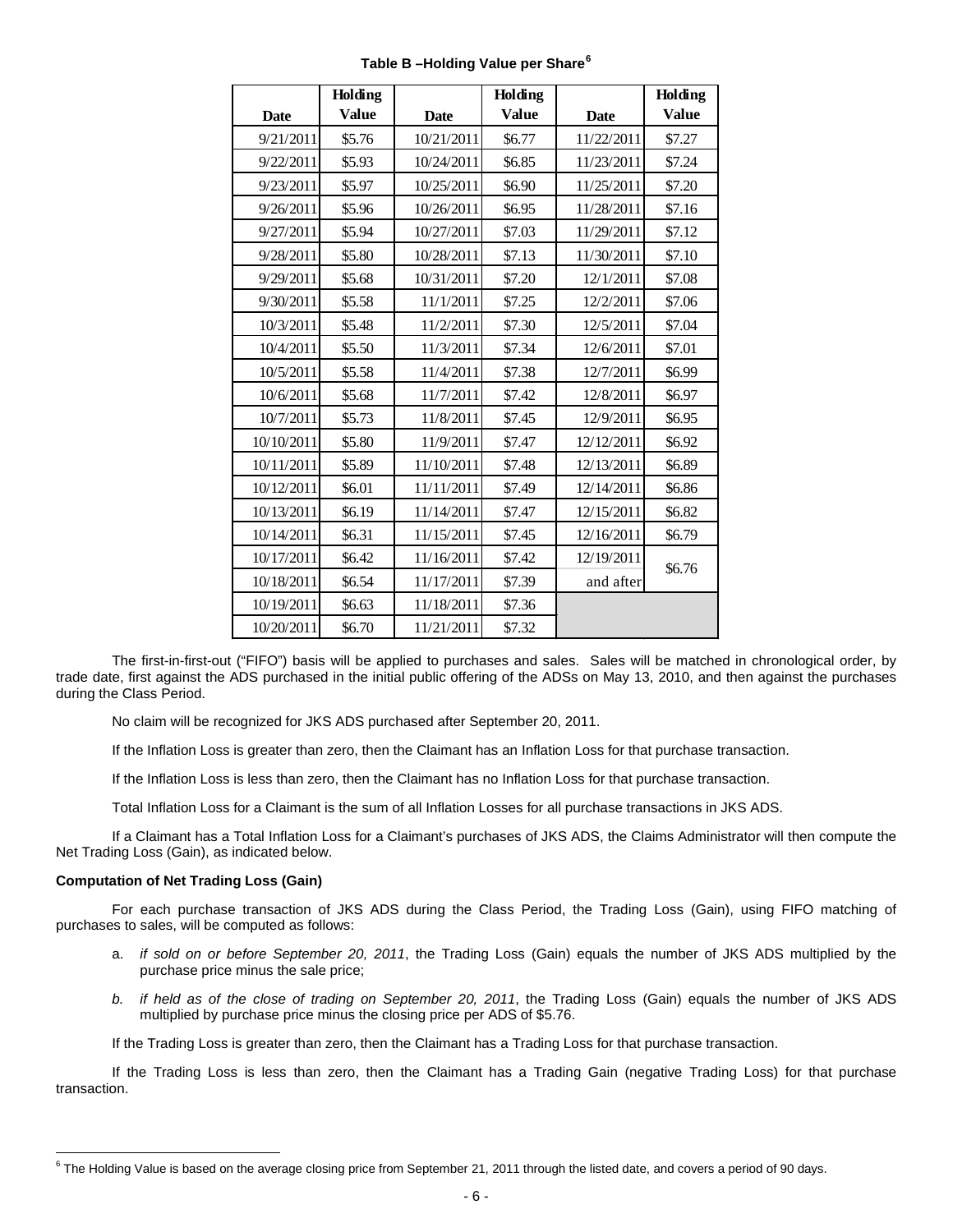Net Trading Loss (Gain) for each Claimant will be the sum of all Trading Losses and Trading Gains (negative Trading Losses) for all purchase transactions for that Claimant.

If a Claimant has a Net Trading Gain (Total Trading Gains exceed or are equal to Total Trading Losses) for all purchase transactions in JKS ADS, the Claimant will not be eligible to receive a distribution from the Net Settlement Fund.

If there is a Total Inflation Loss and a Net Trading Loss for all of the Claimant's purchase transactions in JKS ADS, the Claims Administrator will then compute the Recognized Loss (and Recognized Claim), as indicated below.

#### **Recognized Loss and Recognized Claim**

For all transactions JKS ADS, if a Claimant has a Total Inflation Loss and a Net Trading Loss, the Recognized Loss for each Claimant will be the lesser of such Claimant's: (i) Total Inflation Loss; or (ii) Net Trading Loss.

The Recognized Claim for an Authorized Claimant will be based on the Claimant's pro-rata share of the Net Settlement Fund. The Claimant's Recognized Claim will be calculated by multiplying the Net Settlement Fund by a fraction, the numerator of which is the Claimant's Recognized Loss and the denominator of which is the aggregate Recognized Losses of all Authorized Claimants. The number of claimants who send in claims varies widely from case to case.

#### **INSTRUCTIONS APPLICABLE TO ALL CLAIMANTS**

Short sales and purchases to cover short sales (whether they occurred during or after the Class Period) are not included when calculating Inflation Loss or Trading Loss (Gain).

A purchase or sale of JKS ADS shall be deemed to have occurred on the "contract" or "trade" date as opposed to the "settlement" or "payment" date.

Acquisition by Gift, Inheritance, or Operation of Law: If a Class Member acquired JKS ADS during the Class Period by way of gift, inheritance or operation of law, such a claim will be computed by using the date and price of the original purchase and not the date and price of transfer. To the extent that JKS ADS were originally purchased prior to commencement of the Class Period, the Recognized Loss for that acquisition shall be deemed to be Zero (\$0.00).

Notwithstanding any of the above, receipt of JKS ADS during the Class Period in exchange for securities of any other corporation or entity shall not be deemed a purchase or sale of JKS ADS.

No Authorized Claimant whose proportionate share of cash distributions from the Net Settlement Fund is less than \$10.00 shall receive a distribution from the Net Settlement Fund.

Class Members who do not submit a timely and valid request for exclusion and do not submit an acceptable Proof of Claim by the deadline for submitting claims, will not share in the recovery, but nevertheless will be bound by the Settlement and the Judgment of the Court dismissing this Action.

Distributions will be made to Authorized Claimants after all Claims have been processed and after the Court has finally approved the Settlement. If there is any balance remaining in the Net Settlement Fund six months from the date of distribution of the Net Settlement Fund by reason of un-cashed distributions or otherwise, then, after the Claims Administrator has made reasonable efforts to have Authorized Claimants cash their distributions, and it is economically feasible, any balance remaining in the Net Settlement Fund shall be redistributed to Authorized Claimants who have cashed their initial distributions and who would receive at least \$10.00 from such redistribution after the payment of any taxes and unpaid costs or fees incurred in administering the Net Settlement Fund for such redistribution. If a redistribution is not economically feasible and funds still remain in the Net Settlement Fund or if after six months following the redistribution funds still remain in the Net Settlement Fund, the outstanding balance shall be donated to a non-sectarian, not-for-profit 501(c)(3) organization serving the public interest, designated by Lead Plaintiffs.

Payment pursuant to the Plan of Allocation, or such other plan as may be approved by the Court, shall be conclusive against all Authorized Claimants. No Person shall have any claim against Lead Plaintiffs, Co-Lead Counsel, or the Claims Administrator or other agent designated by Co-Lead Counsel arising from distributions made substantially in accordance with the Stipulation, the Plan of Allocation approved by the Court, or further orders of the Court. No Person shall have any claim against Defendants, and their respective counsel or any of the other Released Parties arising from any distributions made by the Claims Administrator.

Lead Plaintiffs, Defendants, and their respective counsel, and all other Released Parties shall have no responsibility or liability whatsoever for the investment or distribution of the settlement funds, the Net Settlement Fund, the Plan of Allocation, or the determination, administration, calculation, or payment of any Claim Form or nonperformance of the Claims Administrator, the payment or withholding of taxes owed by the Settlement Fund, or any losses incurred in connection therewith.

The Plan of Allocation set forth herein is the plan that is being proposed by Lead Plaintiffs and Co-Lead Counsel to the Court for approval. The Court may approve this Plan of Allocation as proposed or it may modify the Plan of Allocation without further notice to the Class. Any orders regarding a modification of the Plan of Allocation will be posted on the settlement website, www.jinkosolarsecuritiessettlement.com.

### **H. Can I Decide To Opt Out Of This Settlement?**

Yes. If you do not wish to be included in the Class and you do not wish to participate in the Settlement, you may request to be excluded. To do so, you must submit a written request for exclusion that must be signed by you or your authorized representative and received on or before February 12, 2016. You must set forth: (a) the name, address, and telephone number of the person or entity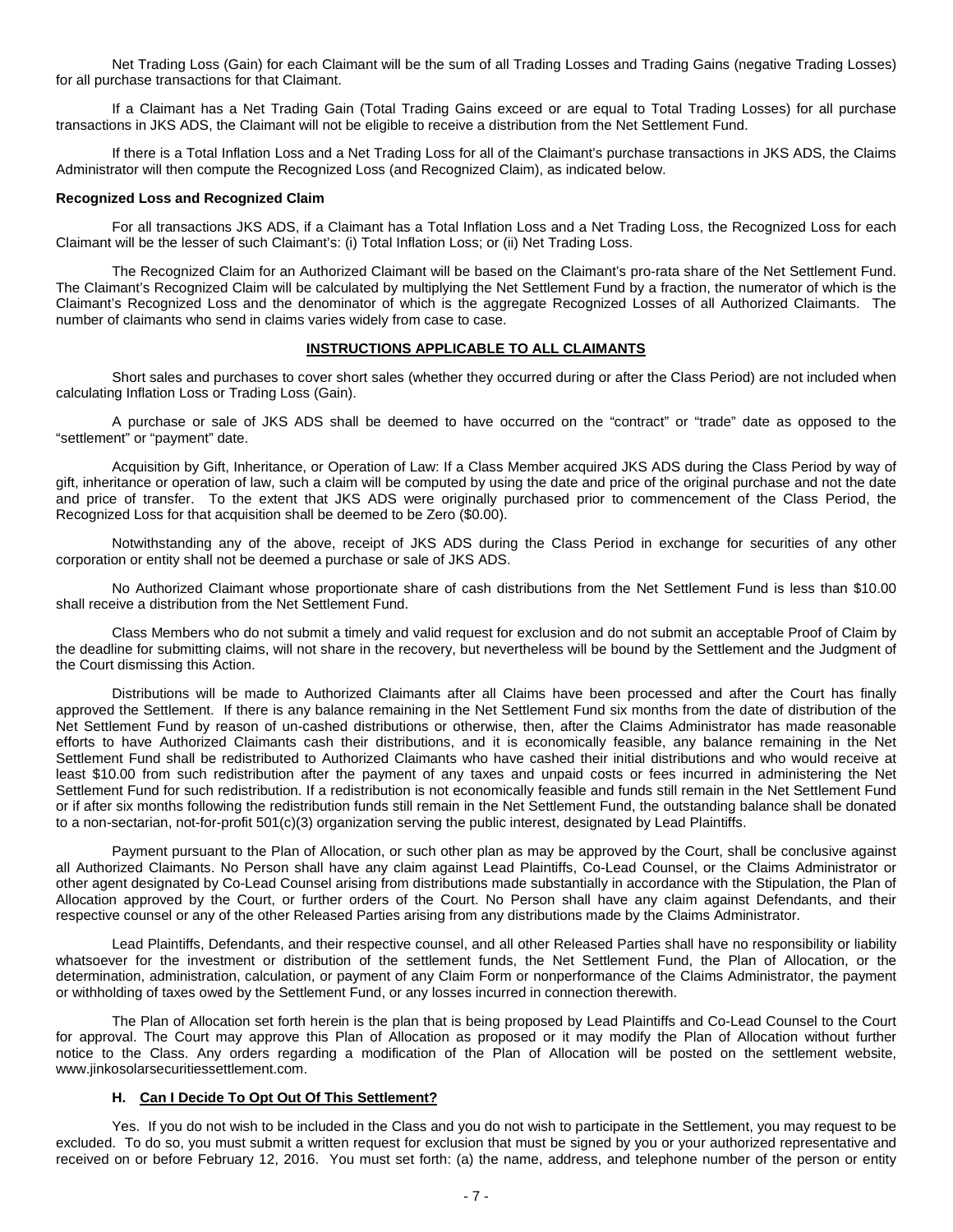requesting exclusion; (b) the person or entity's purchases and sales of JKS ADS during the period of May 13, 2010 through December 19, 2011 supported by brokerage documentation showing the dates, the number JKS ADS purchased/sold, and prices paid/received for each transaction excluding commissions, fees, and taxes; and (c) a statement that the person or entity wishes to be excluded from the Class.

The exclusion request should be addressed as follows:

#### JinkoSolar Securities Settlement Exclusion c/o Garden City Group, LLC PO Box 10242 Dublin OH 43017-5742

### **NO REQUEST FOR EXCLUSION WILL BE CONSIDERED VALID UNLESS ALL OF THE INFORMATION DESCRIBED ABOVE IS INCLUDED IN ANY SUCH REQUEST.**

If you timely and validly request exclusion from the Class, (a) you will be excluded from the Class, (b) you will not share in the proceeds of the Settlement described herein, (c) you will not be bound by any judgment entered in the case, and (d) you will not be precluded, by reason of your decision to request exclusion from the Class, from otherwise prosecuting an individual claim, if timely, against the Defendants based on the matters complained of in the litigation. The Defendants may withdraw from and terminate the Settlement if Class Members who purchased in excess of a certain amount of JKS ADS exclude themselves from the Class.

### **I. What If A Settlement Class Member Is Deceased?**

The authorized legal representative(s) of a Class Member may receive a recovery on behalf of the Class Member.

### **J. What If I Bought JKS ADS On Someone Else's Behalf?**

If you purchased JKS ADS during the Class Period for the beneficial interest of a Class Member, you must either (a) send copies of the Notice and Claim Form to the beneficial owners of the ADS within five business days from the receipt of the Notice, and provide written confirmation to the Claims Administrator of such transmittal, or (b) provide the Claims Administrator with the names and addresses of such beneficial owners within five business days from the receipt of the Notice, in which event the Claims Administrator will promptly mail the Notice and Claim Form to such beneficial owners. The Claims Administrator will provide nominees with additional copies of the Notice and Claim Form upon request. Nominees may seek reimbursement of their reasonable administrative expenses actually incurred in searching their records to find the names and addresses of beneficial owners and for mailing the Notice and Claim Forms by providing the Claims Administrator with proper documentation supporting the expenses for which reimbursement is sought.

Copies of this Notice and the Claim Form can be obtained from the website maintained by the Claims Administrator, www.jinkosolarsecuritiessettlement.com, by calling the Claims Administrator toll-free at 1-877-940-7794.

### **K. How And What Do I Do To Make Sure The Claims Administrator Has My Correct Address?**

If your address changes from the address to which this Notice was directed, you must notify the Claims Administrator of your new address as soon as possible. Failure to keep the Claims Administrator informed of your address may result in the loss of any monetary award you might be eligible to receive. Please send your new contact information to the Claims Administrator at the address listed below and include your old address, new address, new telephone number, and Claim Identification number.

> JinkoSolar Securities Settlement c/o Garden City Group, LLC PO Box 10242 Dublin OH 43017-5742 Email: info@jinkosolarsecuritiessettlement.com

#### **L. What Are The Lead Plaintiffs Being Paid?**

Lead Plaintiffs will receive only their proportionate share of the recovery, the same as all other Class Members.

#### **M. What Are The Co-Lead Counsel's Fees And Costs?**

At the Settlement Hearing, Co-Lead Counsel will request that the Court award attorneys' fees of 30% of the Gross Settlement Fund, plus expenses (exclusive of administration costs) not to exceed \$90,000 which were incurred in connection with the litigation of the Action, plus interest thereon. Whatever amount is approved by the Court as legal fees and expenses will be paid from the Gross Settlement Fund.

To date, Co-Lead Counsel has not received any payment for their services in conducting this Action, nor has Co-Lead Counsel been reimbursed for their substantial expenses. The fees requested by Co-Lead Counsel will compensate Co-Lead Counsel for their efforts in achieving the Gross Settlement Fund for the benefit of the Class, and for their risk in undertaking this representation on a wholly-contingent basis. If the fees and expenses requested are approved by the Court, the estimated average cost per ADS for the Class will be \$0.15 per ADS.

### **III. LEAD PLAINTIFFS AND CO-LEAD COUNSEL SUPPORT THE SETTLEMENT**

Lead Plaintiffs and Co-Lead Counsel believe that the claims asserted against the Defendants have merit. Lead Plaintiffs and Co-Lead Counsel recognize, however, the expense and length of continued proceedings necessary to pursue their claims against these Defendants through trial and appeals, as well as the difficulties in establishing liability and damages at trial. Lead Plaintiffs and Co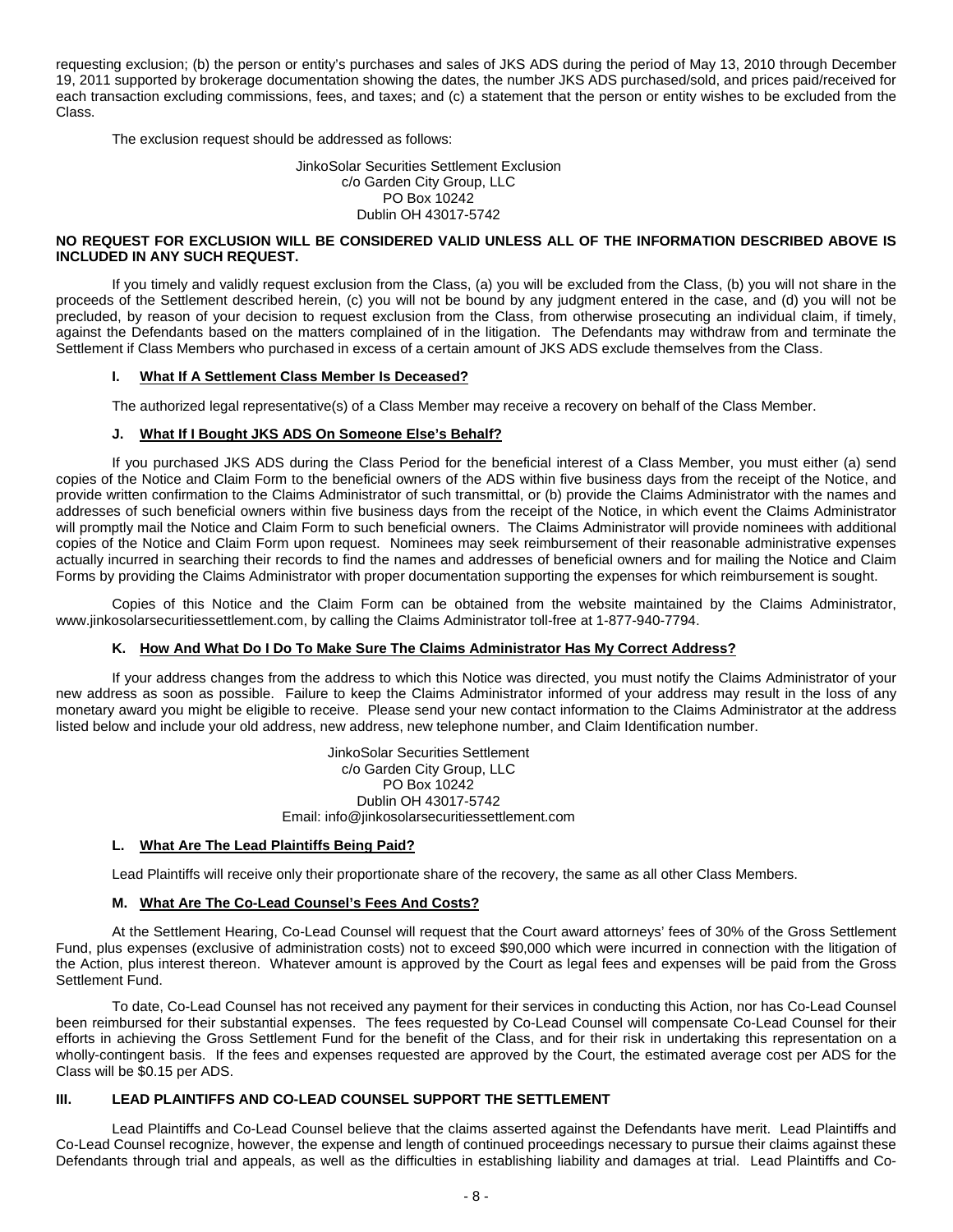Lead Counsel have also taken into account the possibility that the claims asserted in the Action might have been dismissed in response to various motions the Defendants were expected to make, including motions to dismiss, defenses to class certification, and a motion for summary judgment, and have considered issues that would have been decided by a jury in the event of a trial of the Action, including whether certain of the Defendants acted with an intent to mislead investors, whether all of the Class Members' losses were caused by the alleged misrepresentations or omissions and the amount of damages. Lead Plaintiffs and Co-Lead Counsel have considered the uncertain outcome and trial risk in complex lawsuits like this one, and that, even if they were successful, after the resolution of the appeals that were certain to be taken (which could take years to resolve) substantial funds available for payment of claims would be expended. Moreover, the limits on available insurance coverage, and the fact that the insurance coverage provided to the Defendants by the directors' and officers' policies is a wasting asset, which would have continued to be depleted by the costs of this and other ongoing litigation, were significant factors that Lead Plaintiffs considered in connection with entering into the Settlement.

In light of the value of the Settlement and the immediacy of a cash recovery to the Class, Lead Plaintiffs and Co-Lead Counsel believe that the proposed Settlement is fair, reasonable, and adequate. Indeed, Lead Plaintiffs and Co-Lead Counsel believe that the Settlement achieved is an excellent result and in the best interests of the Class. The Settlement, which provides an immediate \$5,050,000 in cash (less the various deductions described in this Notice), individually and collectively provide substantial benefits now as compared to the risk that a similar, smaller, or no recoveries would be achieved after a trial and appeals, possibly years in the future.

#### **IV. WHAT OPPORTUNITY WILL I HAVE TO GIVE MY OPINION ABOUT THE SETTLEMENT?**

#### **A. How Can I Object To The Settlement, Plan of Allocation and Fee and Expense Application?**

If you wish to object to the Settlement, Plan of Allocation, and/or the Fee and Expense Application you may submit a written statement of the objection. Your written objection should include all reasons for the objection. The objection must also include your name, address, telephone number, and the number of JKS ADS you purchased during the Class Period, including proof of your purchase of such ADS.

To be considered, your written objection and copies of any papers and briefs must be received by Bernstein Liebhard LLP, Michael S. Bigin, 10 East 40th Street, New York, NY 10016 and Shearman & Sterling LLP, Brian H. Polovoy, 599 Lexington Avenue, New York, NY 10022, and filed with the Clerk of the United States District Court for the Southern District of New York no later than February 12, 2016.

You may file a written objection without having to appear at the Settlement Hearing. You may not, however, appear at the Settlement Hearing to present your objection unless you first filed and served a written objection in accordance with the procedures described above, unless the Court orders otherwise.

If you file an objection to the Settlement, Plan of Allocation, and/or the Fee and Expense Application you also have a right to appear at the Settlement Hearing either in person or through counsel hired by you at your own expense. If you wish to be heard orally at the hearing in opposition to the approval of the Settlement, the Plan of Allocation, or the Fee and Expense Application, and if you file and serve a timely written objection as described above, you must also file a notice of appearance with your objection. Persons who intend to object and desire to present evidence at the Settlement Hearing must include in their written objection or notice of appearance the identity of any witnesses they may call to testify and exhibits they intend to introduce into evidence at the hearing.

**Unless the Court orders otherwise, any Class Member who does not object in the manner described above will be deemed to have waived any objection and shall be forever foreclosed from making any objection to the proposed Settlement, the proposed Plan of Allocation and the Lead Plaintiffs' and Co-Lead Counsel's Fee and Expense Application.**

#### **B. What Rights Am I Giving Up By Remaining In The Class?**

If you remain in the Class, you will be bound by any orders issued by the Court. For example, if the Court approves the Settlement, the Court will enter the Order and Final Judgment. The Order and Final Judgment will dismiss with prejudice the claims against the Defendants and will provide that, upon the Effective Date of this Settlement, Lead Plaintiffs and all the other Class Members on behalf of themselves, their personal representatives, heirs, executors, administrators, trustees, predecessors, successors and assigns, with respect to each and every Released Claim, release and forever discharge, and are forever enjoined from prosecuting, any Released Claims against any of the Released Parties, and shall not institute, continue, maintain or assert, either directly or indirectly, whether in the United States or elsewhere, on their own behalf or on behalf of any class or any other person, any action, suit, cause of action, claim or demand against any Released Party or any other person who may claim any form of contribution or indemnity from any Released Party in respect of any Released Claim or any matter related thereto, at any time on or after the Effective Date.

"Released Claims" means any and all claims, debts, demands, rights or causes of action, suits, matters, and issues or liabilities whatsoever (including, but not limited to, any claims for damages, interest, attorneys' fees, expert or consulting fees, and any other costs, expenses or liability whatsoever), whether based on federal, state, local, statutory or common law or any other law, rule or regulation, whether fixed or contingent, accrued or un-accrued, liquidated or un-liquidated, at law or in equity, matured or un-matured, whether class or individual in nature, including both known claims and Unknown Claims (as defined herein), (i) that have been asserted in this Action against any of the Released Parties, or (ii) that could have been asserted in any forum by Class Members or any of them or the successors and assigns of any of them against any of the Released Parties which arise out of, are based upon, or relate to the allegations, transactions, facts, matters or occurrences, representations or omissions involved, set forth, or referred to in the Complaint and which relate to the purchase, acquisition, holding, or sale of JKS ADS during the Class Period.

"Released Parties" means any and all Defendants, Xiande Li, Kangping Chen, Xianhua Li, Wing Keong Slew, Haitao Jin, Zibin Li, Longgen Zhang, their past or present subsidiaries, parents, principals, affiliates, general or limited partners or partnerships, successors and predecessors, members, officers, directors, agents, employees, representatives, attorneys, advisors, investment advisors, underwriters, investment bankers, auditors, accountants, insurers, and any person, firm, trust, corporation, officer, director or other individual or entity in which any Defendant has a controlling interest or which is related to or affiliated with any Defendants, and